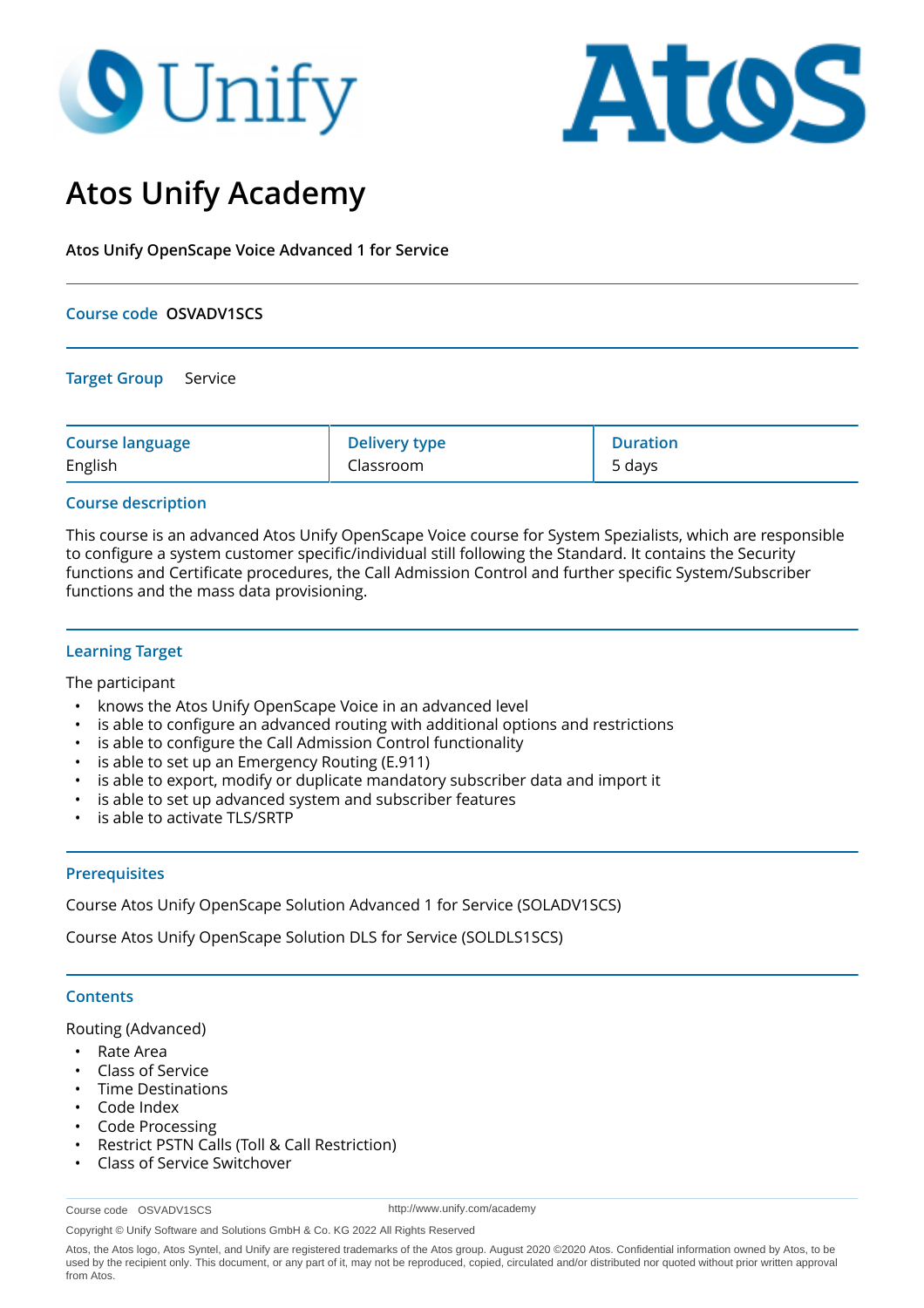Emergency Call Routing (E911)

- Routing via local Gateways
- Routing via SIP Carrier to different Destinations
- Callback Service for non DID Subscribers

Bandwidth Management (Call Admission Control)

- BW Usage for Voice, Fax and Video Calls
- Activating BW Management / Define Locations
- Apply Restriction of BW and/or Number of Calls
- Apply Codec Restrictions
- Exclude Subscribers from Codec Restriction
- Alarms on specific BW usage
- BW Monitoring

#### Security

- Digest Authentication
- **Overview**
- Configure DA for Subscribers
- Configure DA for Endpoints
- Trusted EP<sub>US</sub>
- Force DA system wide
- Signaling / Payload Encryption
- TLS and SRTP Overview
- Certificates Overview
- Create Certificate Requests / Self Signed Certificates
- Configure TLS in OSV and Phones
- Enable Payload Encryption
- Troubleshooting

#### Mass Provisioning

- Mass Provisioning Interface Overview
- File Format
- Commands
- **Export existing Configuration**

Writing an Mass Provisioning Script to

- Create Office Code / Home DN
- Create Business Group
- Create Numbering Plan
- Create Subscribers

Import Data into the Atos Unify OpenScape Voice

#### **Curricula**

This course is part of following curricula

- • [Curriculum for the Atos Unify OpenScape Enterprise](
https://academy.unify.com/enweb/beschreibung1.jsp?Chain=BAAACWD
)
- • [Implementation & Support Expert Atos Unify OpenScape Enterprise](
https://academy.unify.com/enweb/beschreibung1.jsp?Chain=BAAADVP
)

#### **Tests and Certificates**

This course prepares following certification:

• [Implementation & Support Expert Atos Unify OpenScape Enterprise](
https://academy.unify.com/enweb/certificationLevels.jsp?area=STI-3x1 Atos Unify OpenScape Enterprise&product=Implementation and Support
)

http://www.unify.com/academy

Copyright © Unify Software and Solutions GmbH & Co. KG 2022 All Rights Reserved

Course code OSVADV1SCS

Atos, the Atos logo, Atos Syntel, and Unify are registered trademarks of the Atos group. August 2020 ©2020 Atos. Confidential information owned by Atos, to be used by the recipient only. This document, or any part of it, may not be reproduced, copied, circulated and/or distributed nor quoted without prior written approval from Atos.